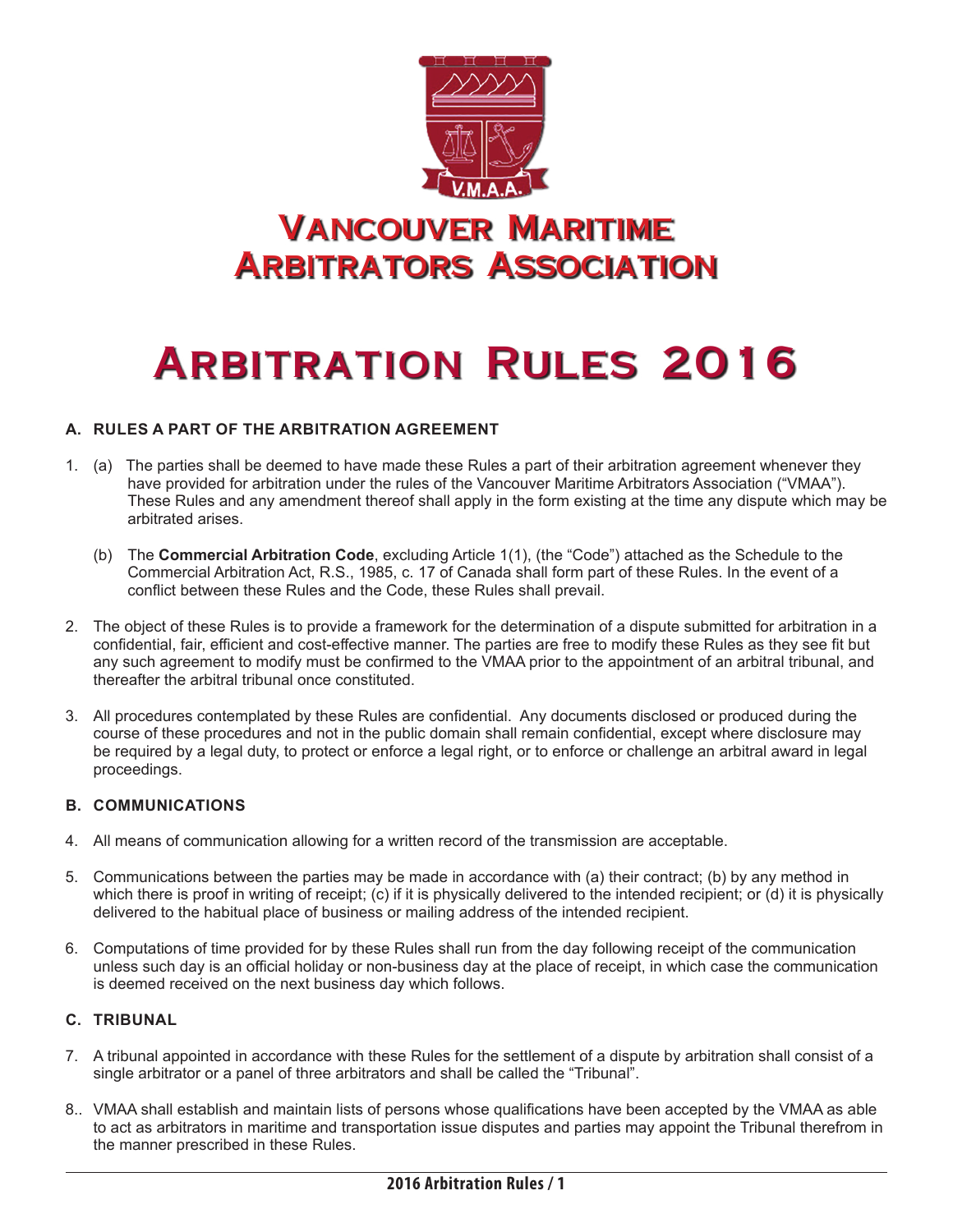

- 9. The VMAA may enter into a reciprocal arrangement with other arbitral institutions recognizing the arbitrators of those institutions as qualified to act as arbitrator in which case those persons are deemed included on the VMAA list of arbitrators.
- 10. Where the amount in dispute is no more than US\$100,000 then the dispute shall be determined by a Tribunal consisting of a single arbitrator.
- 11. Where the amount in dispute is more than US\$100,000 then the Tribunal may be constituted by a single arbitrator or by each party appointing an arbitrator, and the arbitrators so appointed appointing a third arbitrator who shall act as chairperson. .
- 12. The office of the Tribunal is where the single arbitrator or the Chairperson of a Tribunal designates. Prior to the constitution of a Tribunal, all requests are to be made to the president of the VMAA at the office of the VMAA c/o the Chamber of Shipping of British Columbia, Suite 100 - 1111 West Hastings Street, Vancouver, B C Canada, V6E 2J3; Telephone 604.681.2351, Fax 604.681.4364.
- 13. Any party seeking to use these Rules shall register their dispute with the VMAA, and shall pay to the VMAA an administration fee in the amount of \$250.

#### **D. CONTRACT REFEREE**

- 14. Parties to a contract that have agreed to the determination of their disputes by these Rules, may during the course of their contract in which there are continuing performance obligations seek the appointment of a contract referee to resolve disputes regarding past or future compliance with the parties' respective contractual obligations by applying to the president of the VMAA for the appointment from the VMAA list of arbitrators of such referee (the "Contract Referee"). In making such a request the parties will specify whether any special qualifications of the Contract Referee are desirable.
- 15. The Contract Referee after consultation with the parties and conducting such investigations as he/she may deem necessary will determine the facts to that time and issue a decision on the dispute of the parties.
- 16. Unless the decision of the Contract Referee is appealed within 30 days by one or more of the parties, the findings of fact and decision shall be binding on the parties and any Tribunal. An appeal of the decision of the Contract Referee is accomplished by commencing an arbitration.
- 17. The parties utilizing the services of the Contract Referee are jointly and severally liable for the costs and fees of the Contract Referee. The Contract Referee may withhold any decision until such time as his/her fees have been paid.
- 18. Once a Contract Referee has been appointed, the parties are free to use the same person for any further disputes that may arise during the course of their contract, without re-registering or making a further request to the VMAA.

#### **E. EMERGENCY ARBITRATOR**

- 19. Prior to the constitution of a Tribunal, a party may request the president of the VMAA to appoint from the VMAA list of arbitrators an Emergency Arbitrator to grant interim relief. Such a request will be copied and sent to the other party or parties to the dispute. The president normally within two days of the request will appoint an Emergency Arbitrator by advising the parties of the identity and contact details of the Emergency Arbitrator.
- 20. The Emergency Arbitrator has full discretion to grant whatever relief he/she deems appropriate in the circumstances taking into consideration among other things the urgency of the matter, whether certain rights are seriously disputed and the consequences to the parties should no relief be granted. The Emergency Arbitrator also has the power to order temporary measures pending a decision on the interim relief sought.
- 21. The Emergency Arbitrator will render his or her decision as soon as practicable.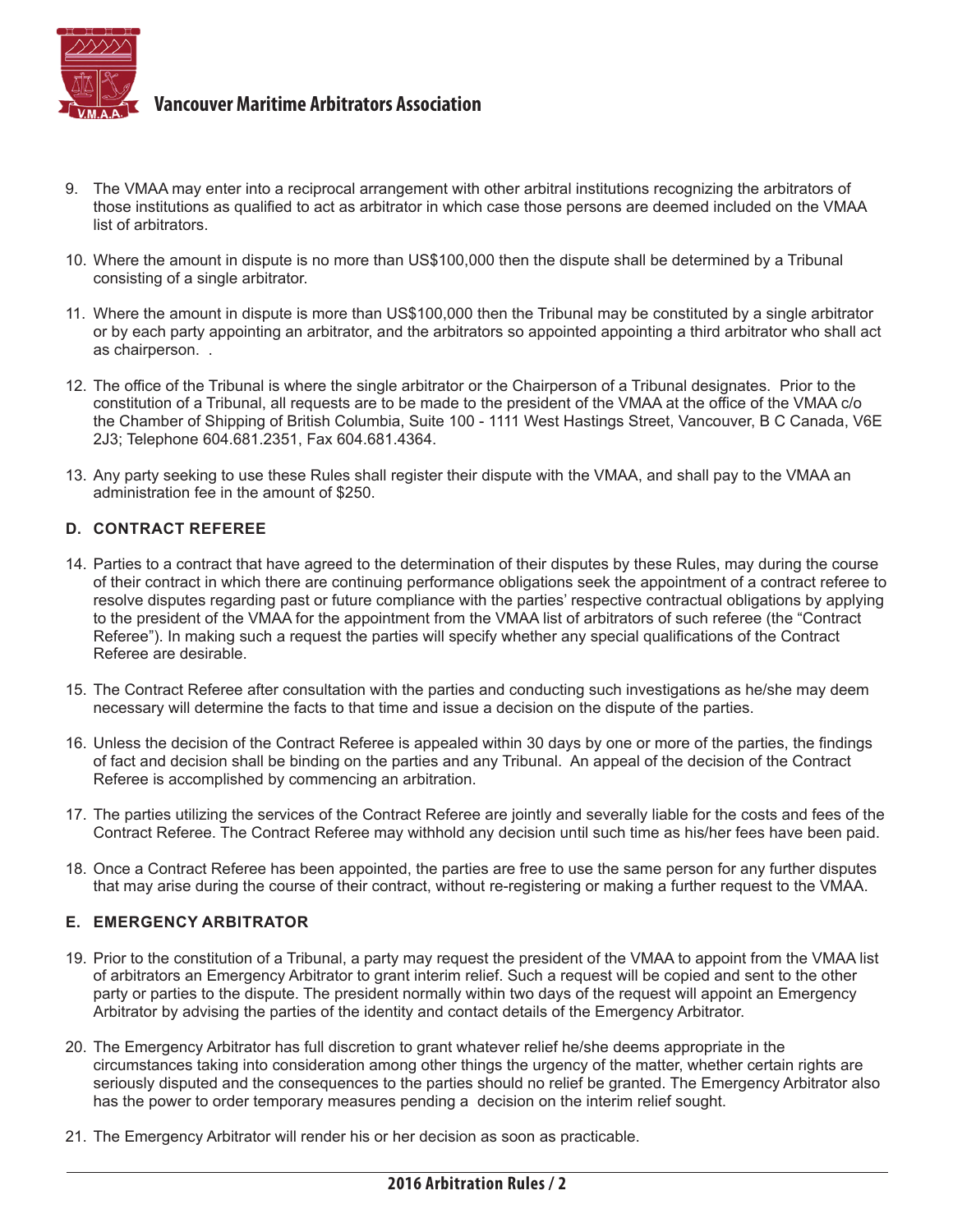

- 22. The application for appointment of an Emergency Arbitrator shall include a statement of the interim relief sought, the reasons justifying it and the evidence supporting it. Within 7 days of the request, the other party or parties shall file a reply setting out their position on the interim relief sought and providing any evidence necessary to support their position.
- 23. Should no response be received from the other party or parties, within 7 days of the request, the Emergency Arbitrator may proceed with the application and make an order ex parte. The respondent parties on being informed of the decision of the Emergency Arbitrator may on 2 days notice apply to the Emergency Arbitrator to re-consider the decision. On good cause being shown as to why no response was received in the time-period provided for by these Rules, the Emergency Arbitrator may vary, confirm or rescind his/her decision.
- 24. The applicant for an Emergency Arbitrator is responsible for paying the fees and costs of the Emergency Arbitrator in the first instance.
- 25. A person who has acted as Emergency Arbitrator is not eligible for appointment to a Tribunal in the same dispute.
- 26. The decision of an Emergency Arbitrator on interim relief is not binding on any Tribunal.

#### **F. COMMENCEMENT OF AN ARBITRATION**

- 27. Any party to a contract containing a clause providing for arbitration under VMAA Rules, or any party to a contract containing an arbitration clause when the parties have agreed, by stipulation or otherwise, to arbitrate under the rules of the VMAA, may commence an arbitration by such party (the "Claimant")
	- (a) delivering written notice to the other party (the "Respondent") of intention to resort to arbitration, containing a statement of the matter in dispute, the remedy or relief sought, and the name of its appointed arbitrator, or, in an arbitration where the dispute is to be determined by a sole arbitrator, the name of the person the Claimant proposes act as the sole arbitrator; and
	- (b) delivering a copy of the written notice described in Rule 27(a) to the president or the secretary of the VMAA along with the \$250 administration fee payable to the VMAA.
- 28. It is the obligation of the Tribunal where it appears that no written notice of the request to arbitrate has been provided to the president or secretary of the VMAA to either deliver the notice and pay the administration fee or to make certain that the Claimant has done so.

#### **G. APPOINTMENT OF ARBITRATORS**

- 29. A party commencing or responding to an arbitration may contact any person on the VMAA List of Arbitrators directly regarding their availability for appointment to an arbitration.
- 30. When a person is approached in connection with his/her possible appointment as a contract referee, Emergency Arbitrator, or arbitrator, on being advised as to who the parties are, in accepting the appointment the proposed contract referee or arbitrator shall disclose any relationship involving the parties, associated companies to the parties and counsel for the parties, which may give rise to doubts as to his/her impartiality or independence. On confirmation by the party/parties that such disclosure is not a concern, then the arbitrator is deemed to have been appointed on the date of their acceptance. The conduct of all appointees shall be governed by the Code of Ethics for VMAA arbitrators (Appendix A).
- 31. No person shall serve or continue to serve as an arbitrator if he/she has any financial or personal interest in the result of the arbitration; he/she has acquired detailed prior knowledge of the dispute; or where circumstances exist that give rise to justifiable doubts as to the independence or impartiality of the arbitrator; or, in cases where the parties have agreed to qualifications, he/she does not possess those qualifications.
- 32. For a single arbitrator Tribunal, the Claimant shall propose as arbitrator of the dispute a qualified arbitrator from the VMAA List of Arbitrators. The Respondent has 15 days to either agree to the nomination or to propose an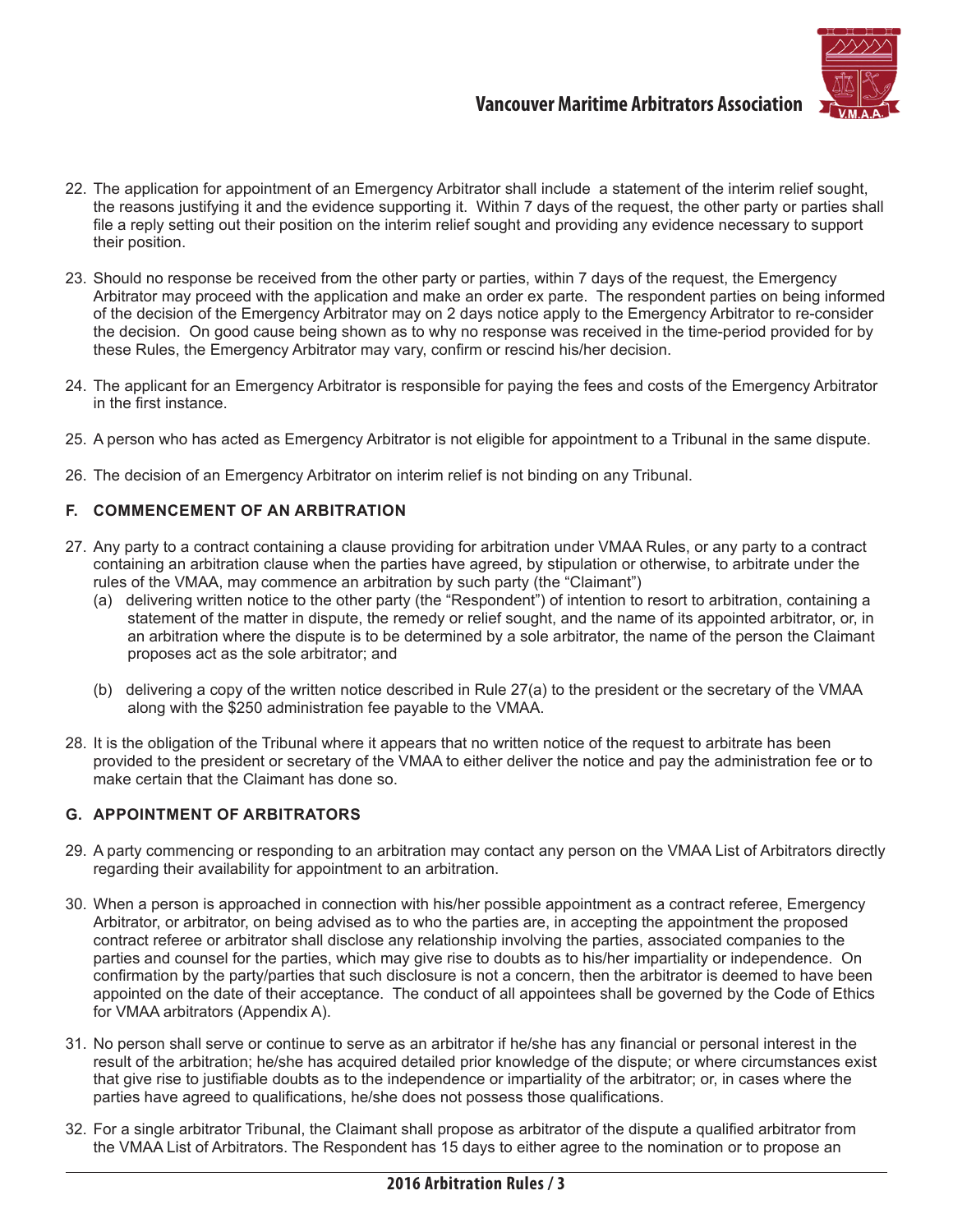

alternative arbitrator. If the parties are unable to agree on the selection of arbitrator, then upon the request of any party, the president of the VMAA shall nominate the Tribunal.

- 33. For a three arbitrator Tribunal, within 15 days of the commencement of the arbitration, the Respondent shall appoint its arbitrator. If the Respondent fails to make its appointment of the second arbitrator within the prescribed period the Claimant may request the president of the VMAA to appoint the second arbitrator as the Respondent's arbitrator.
- 34. For a three arbitrator Tribunal, once the Respondent's arbitrator has been selected, the Claimant and Respondent's arbitrators within 15 days of the appointment of the Respondent's arbitrator shall appoint the third arbitrator for the Tribunal. If the parties are unable to agree on the selection of the third arbitrator, then upon the request of any party, the president of the VMAA shall nominate the third member of the Tribunal. The third arbitrator shall be the chairperson of the Tribunal.
- 35. Notice of the appointment of an arbitrator, whether appointed by the parties or by the VMAA, shall be sent by the nominating party to the other party or parties.
- 36. If any arbitrator should die, withdraw, refuse or be unable to act or be disqualified from performing the duties of his/ her office, the vacancy shall be filled within 21 days, as follows:
	- (a) If the vacancy is created by an arbitrator appointed by either party, the one who nominated him/her will name a replacement, but that replacement shall not have the right to change the Chairperson previously appointed by the original two arbitrators.
	- (b) If the vacancy is created by the Chairperson, the two arbitrators shall appoint a new Chairperson. If the parties are unable to agree on a new Chairperson, then on request by one of the parties, the president of the VMAA shall appoint a new Chairperson of the Tribunal.

#### **H. MEDIATION**

37. Before or after an arbitration has been commenced, either party may refer the dispute to mediation in accordance with the VMAA mediation rules then in effect.

#### **I. SEAT OF ARBITRATION**

38. In the absence of a written agreement to the contrary, the seat of arbitration is Vancouver, Canada. Hearings may however be conducted anywhere the Tribunal in consultation with the parties deems fit. Any award made is deemed made at the seat of arbitration.

#### **J. PRELIMINARY MEETINGS**

39. Within 15 days of being constituted, the Tribunal shall hold a preliminary meeting with the parties and their representatives to discuss the procedure to be followed in the arbitration, to confirm any modification to these arbitration Rules for the determination of their dispute and to discuss timelines or any other matter required or permitted under these Rules to assist in the efficient progress of the arbitration. The preliminary meeting may be held by telephone conference, online, or any other method so long as the parties and their representatives are able to hear/communicate with each other and participate in the proceedings. Further meetings preliminary to a matter being ready for determination of the dispute by the Tribunal, may be held in the same manner. The Tribunal will confirm in writing the matters discussed and agreed by the parties in a preliminary meeting.

#### **K. INTERIM RELIEF**

40. On request of a party, the Tribunal may issue such orders as may be deemed necessary to safeguard the subject matter of the arbitration, including reconsidering any decision of an Emergency Arbitrator, without prejudice to the rights of the parties or to the final determination of the dispute.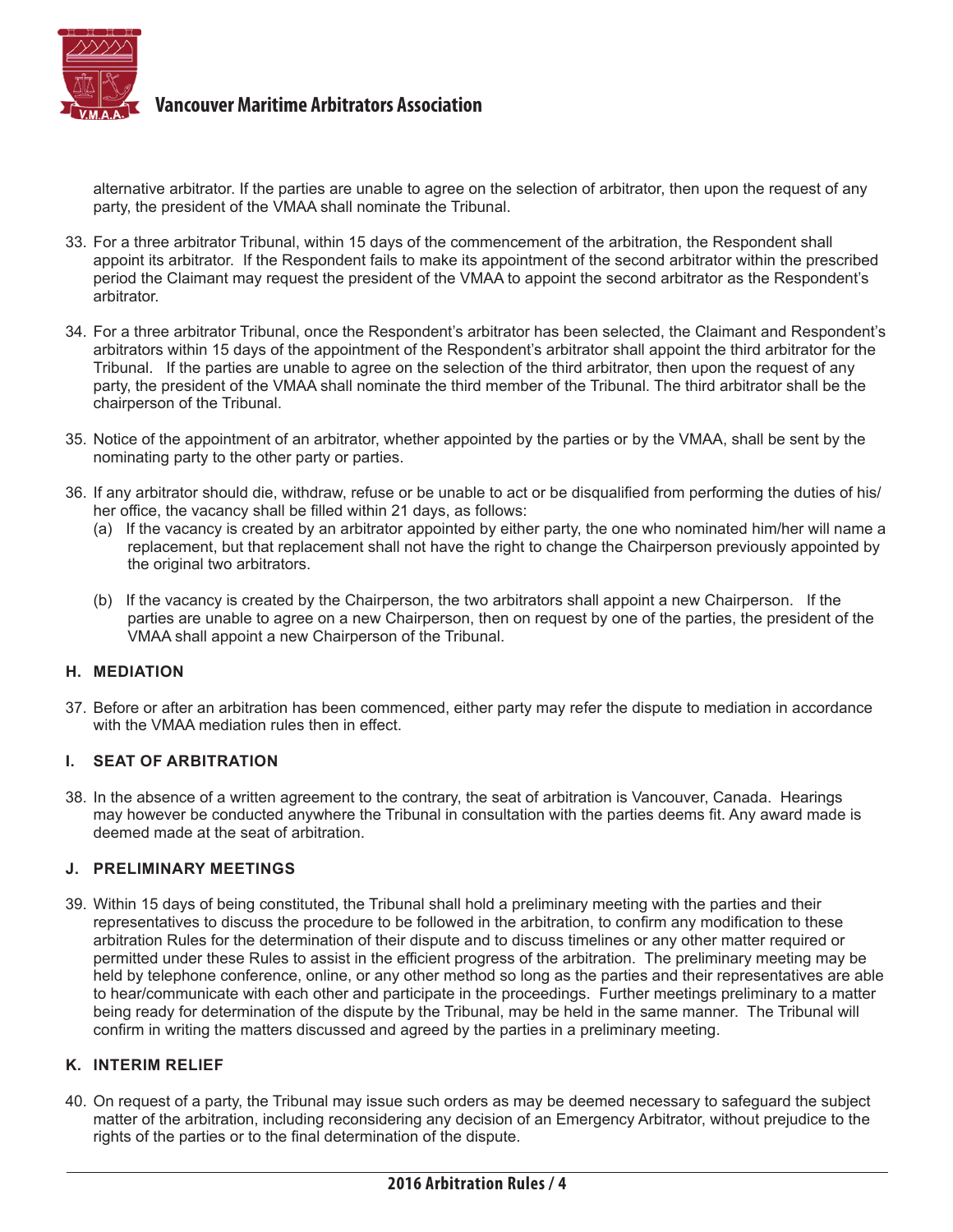

#### **L. ORDER OF PRESENTATION OF CLAIMS**

- 41. If no other method is agreed by the parties, claims shall be presented in the following manner:
	- (a) The Claimant shall deliver to the Tribunal and the Respondent within 28 days after the Tribunal is established its points of claim, including details of the relief or remedy sought. The Claimant shall also deliver to the Respondent within 28 days after the Tribunal is established copies of any documents to be relied upon.
	- (b) The Respondent's points of defense (including those relating to any counterclaim) shall be delivered to the Tribunal and the Claimant within 28 days of the receipt of the Claimant's points of claim and documents. The Respondent shall also deliver to the Claimant within 28 days of the receipt of the Claimant's points of claim and documents copies of any documents to be relied upon.
	- (c) If there is no counterclaim the Claimant's points of reply, if any, shall be delivered to the Tribunal and the Respondent within 28 days after receipt of Respondent's points of defense and documents.
	- (d) If there is a counterclaim, the Claimant shall deliver to the Tribunal and the Respondent points of defense to counterclaim within 28 days and the Respondent's points of reply shall be so delivered within a further 28 days.
	- (e) The Tribunal may require the parties to produce within such period of time as the Tribunal orders, documents or other evidence.

#### **M. ADDING ADDITIONAL PARTIES**

- 42. (a) With the consent of the parties, the Tribunal shall have the power to direct that there be joined into the reference any other party or parties who, by written consent, have indicated readiness to be so joined and the arbitration shall then proceed as though the Tribunal had been appointed to deal with all associated disputes between the respective parties on a consolidated basis. The Tribunal will issue directions regarding how the present Rules shall apply to the party being so joined.
	- (b) Where two or more disputes arising out of the same transaction or series of transactions have been referred to the same Tribunal, the Tribunal shall have the power to direct that the disputes be heard concurrently.
	- (c) Unless stipulated to the contrary in advance, the parties agree, by consenting to the Rules, that a request to a court for an order consolidating arbitrations or joining any other person or persons to the reference shall constitute a request for an interim measure of protection.

#### **N. HEARING ON DOCUMENTS**

43. The parties, by written agreement, may submit their dispute to arbitration without the necessity of an oral hearing of evidence, on documents only. If it is agreed that the arbitration will proceed without oral hearing of evidence, the Claimant's written submissions and witness statements shall be delivered to the Tribunal and the Respondent within 28 days of the last step referred to in Rule 41. The Respondent's written submissions and witness statements, including those relating to any counterclaim, shall be delivered to the Tribunal and the Claimant within 28 days after receipt of the Claimant's written submissions. The Claimant may deliver its reply submissions, if any, within 14 days of receipt of the Respondent's written submissions. If there is a counterclaim, the Respondent's final written submissions, if any, on the counterclaim, shall be delivered within 14 days after receipt of the Claimant's reply submissions. The Tribunal if it has any questions of the parties may require the parties to attend a hearing. Otherwise, the Tribunal shall then give notice to the parties of its intention to proceed to its award and will so proceed unless either party within 7 days requests and is thereafter granted leave to provide further submissions or documents.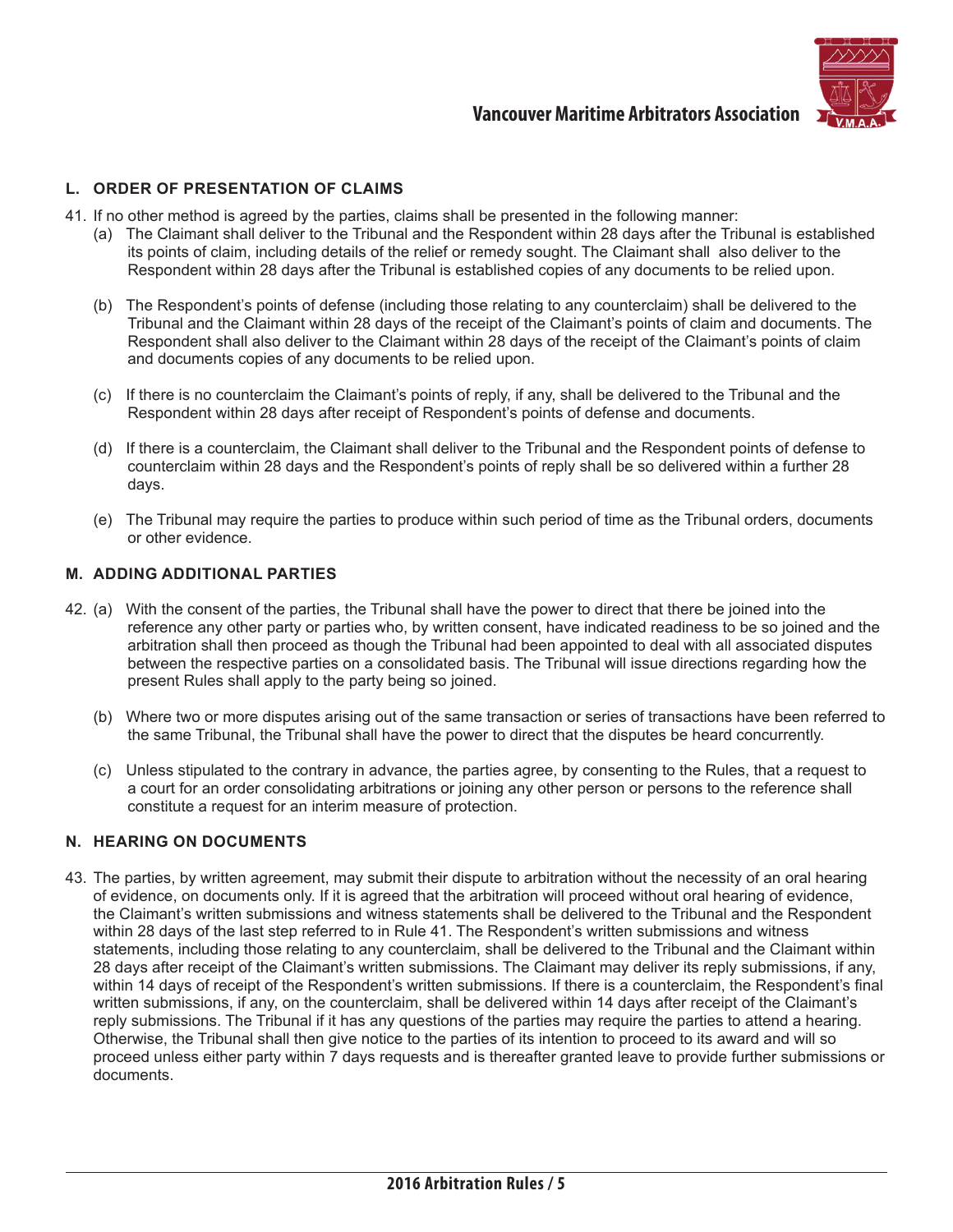

#### **O. HEARINGS**

- 44. The Tribunal shall fix the time and place for each hearing of evidence or submissions and shall give prior reasonable notice of the hearing to each party. The hearing may be conducted in whole or in part online or by video-conference. The Tribunal upon a showing of good cause, may grant an adjournment at the request of a party. A request by all parties for an adjournment shall be granted unless, in the opinion of the Tribunal, such request will unduly inconvenience the Tribunal or unduly protract the arbitration. Subject to such adjournments as the Tribunal decides are necessary in order to provide fairness to the parties, the hearings shall be continued daily until concluded.
- 45. Any party may be represented by counsel at the hearing, whose appointment, identity and address shall be promptly disclosed to all other parties and to the Tribunal.
- 46. The principal representatives of the parties are entitled to attend all hearings whether or not they are witnesses. The Tribunal shall have the power to require the absence of any other witness or witnesses during the testimony of other witnesses.
- 47. The party or parties shall make the necessary arrangements for the taking of a stenographic record of the testimony whenever such record is desired by one or more parties. The requesting party or parties shall pay the cost of such record subject to possible reimbursement in a subsequent decision by the Tribunal on the issue of costs.
- 48. The party or parties shall make the necessary arrangements for the services of an interpreter, if needed. The requesting party or parties shall pay the cost of such service, subject to possible reimbursement in a subsequent decision by the Tribunal on the issue of costs.
- 49. Before proceeding with the first hearing, or with the examination of the documents, each member of the Tribunal shall solemnly affirm to the parties to decide their dispute to the best of their skill and ability in a fair and impartial manner.
- 50. A hearing shall be opened by the recording of a Minute by the Tribunal. The Minute shall set forth the place, time and date of the hearing, the presence of the Tribunal, parties and counsel, if any, and the receipt by the Tribunal of a written or oral submission.
- 51. The Claimant, or its counsel, shall then present the Claimant's claim and proofs and its witness statements. The Respondent, or its counsel, shall then present the Respondent's defense and proofs and its witness statements. A witness for either party, on prior notice may be required to attend the hearing in person, by telephone or video conference in order to be cross-examined on their witness statements. A witness prior to being heard may be asked by the Tribunal to affirm their evidence to be the truth and whole truth. The cross-examination shall then take place during the case of the party relying on the witness statement. A party may with leave of the Tribunal be allowed to examine the witness on their cross-examined testimony. The Claimant shall have an opportunity to present its summation and argument following which the Respondent shall have a similar opportunity. The Claimant shall then be permitted to make a short reply. The Tribunal may vary the procedure in its discretion but shall afford full and equal opportunity to all parties for the presentation of any material relevant proofs, summation and argument.
- 52. The parties may offer such evidence as they desire and shall produce such additional evidence as the Tribunal may deem necessary for an understanding and determination of the dispute. The Tribunal may summon witnesses or documents on its own initiative or at the request of any party by subpoena, if necessary (Appendix B). Subpoenas need only be signed by the majority of the Tribunal to be effective.
- 53. The Tribunal shall be the judge of the relevancy and materiality of the evidence offered and conformity to any legal rules of evidence shall not be necessary. The evidence in any hearing shall be taken in the presence of the Tribunal and of all the parties except where any of the parties is without reasonable cause absent, in default, or has waived his right to be present or where submission of evidence by mail or in other form has been agreed by both parties.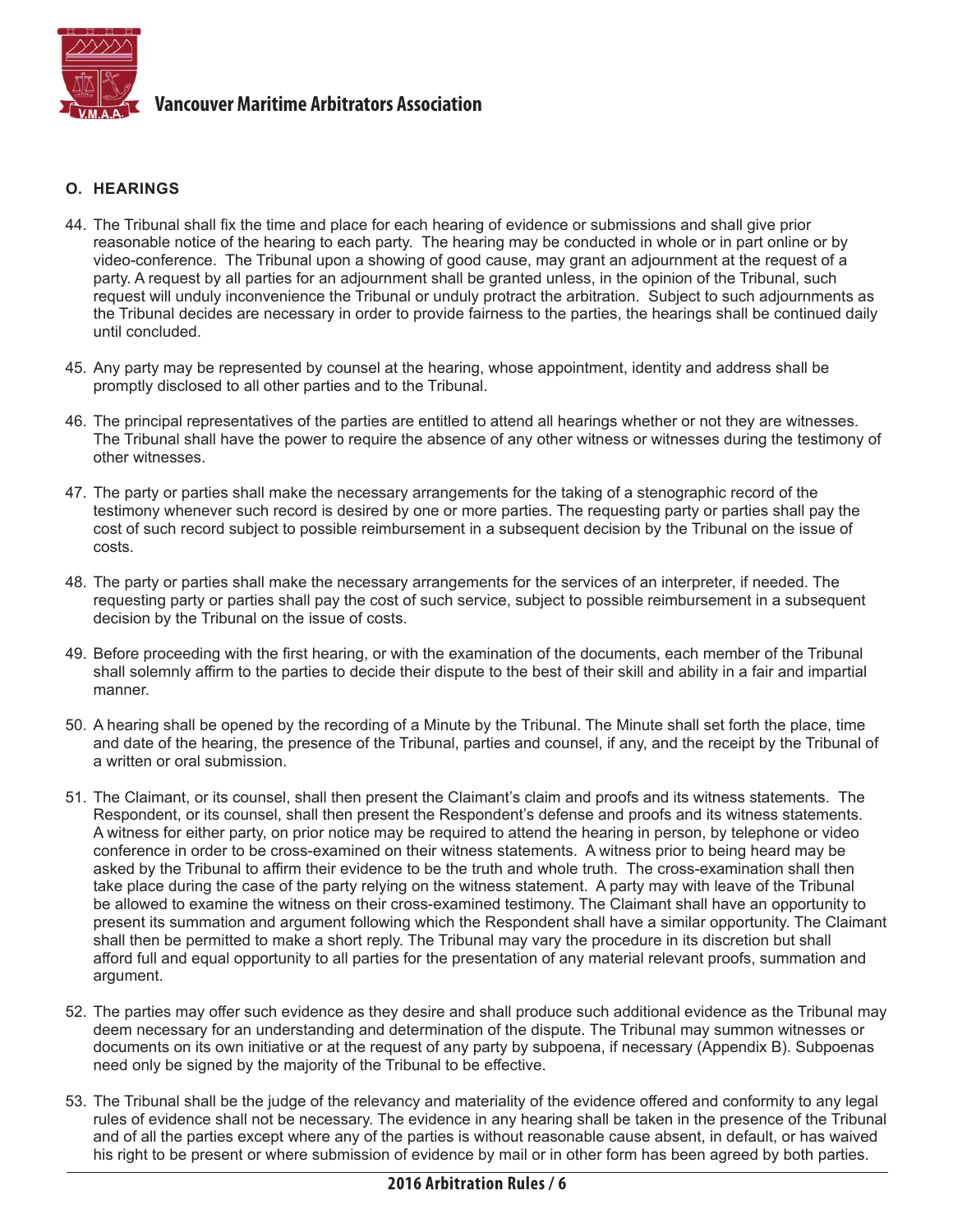

- 54. Exhibits, when offered by either party, may be received in evidence by the Tribunal and when so received shall be numbered by the Tribunal and made part of the record.
- 55. The Tribunal may receive the evidence of witnesses by their statements simpliciter without the necessity of such statements being sworn or affirmed and, in the absence of any request to cross-examine the witnesses on their statements, shall give such evidence appropriate weight.
- 56. Where a party intends to rely on the evidence of an expert they shall provide the other party with a written statement of the proposed evidence of the expert along with the qualifications of the proposed expert 30 days in advance of any oral hearing. The other party, if they intend to call rebuttal expert evidence, shall provide written notice of the nature of that evidence and qualifications of the proposed expert to the other side 10 days before any oral hearing. The Tribunal in its discretion may require the experts for the parties to meet to see if they can agree on a joint opinion for the Tribunal.
- 57. A party may apply to the Tribunal for directions on any procedural matter such as, but not limited to, document disclosure, prehearing examinations of witnesses, depositions, video or telephone conferencing, to assist in the efficient progress of the arbitration.
- 58. All documents filed with the Tribunal at the hearing, or which are presented at the hearing or subsequently by agreement of the parties are to be filed later, shall be open to inspection by all parties after such filing.
- 59. Whenever the Tribunal deems it necessary to make an inspection or investigation in connection with the arbitration, the parties shall be advised and the Tribunal shall set the time and notify the parties. Any party who so desires may be present at such inspection or investigation. In the event that the parties, or any of them, are not present at the inspection or investigation, the Tribunal shall make an oral or written report to the parties and afford an opportunity for the receipt of comment or testimony in relation thereto.
- 60. The Tribunal shall specifically inquire of all parties whether they have further proofs to offer or witnesses to be heard or summation or arguments to make. Upon receiving negative replies, the Tribunal shall declare the hearings closed and a Minute thereof shall be recorded. If written arguments are to be filed the hearings shall be declared closed as of the final date set by the Tribunal for the receipt of written arguments unless the Tribunal has questions for the parties based on their written submissions, in which case the Tribunal has the power to re-open the hearing to canvass those issues with the parties, after which the Tribunal shall declare the hearings closed. The time within which the Tribunal is required to make its award, shall commence to run, in the absence of any other agreement by the parties, on the closing of the hearing.

#### **P. ARBITRATION IN THE ABSENCE OF A PARTY OR NON-COMPLIANCE OF A PARTY**

- 61. (a) If in the opinion of the Tribunal a party to a dispute is unwilling to participate in the arbitration, the Tribunal may, on giving written notice to that party, proceed in their absence and make an award on the evidence accepted by the Tribunal.
	- (b) If in the opinion of the Tribunal a party has refused or failed, without proper justification, to comply with these Rules, or with an order or direction of the Tribunal, the Tribunal may:
		- i) where the party is advancing a claim, make any order it deems appropriate to obtain compliance, or dismiss the claim;
		- ii) where the party is defending a claim, make any order it deems appropriate to obtain compliance, or proceed to grant an award in favour of the party advancing a claim, with damages to be assessed based on the evidence before it.

#### **Q. THE AWARD**

62. The Tribunal shall render an award as expeditiously as possible but in no case later than 42 days from the closing of the hearing or, in the case of an arbitration on documents only, the last step provided in Rule 43.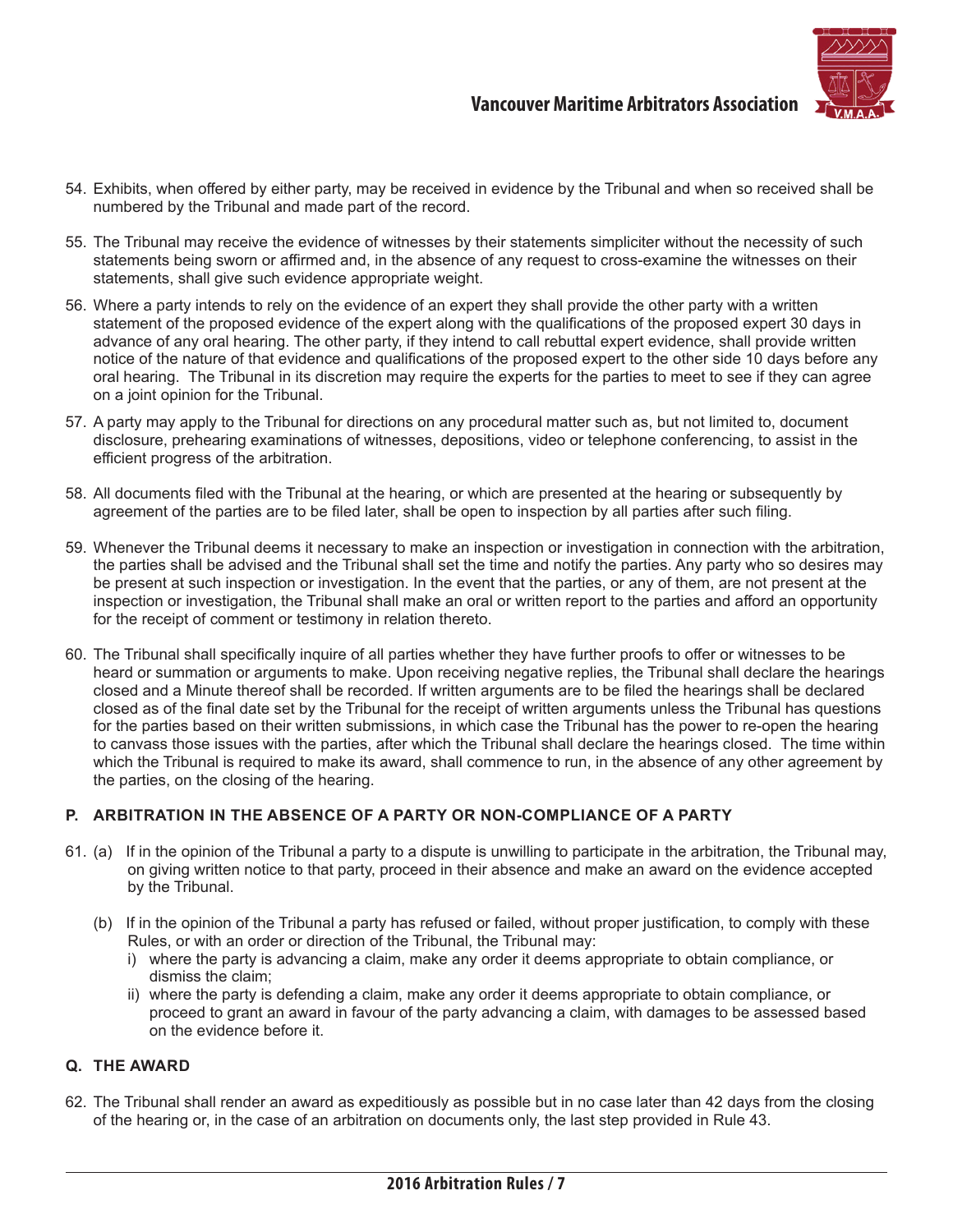

- 63. Whenever there is more than one arbitrator, the decisions and award of the arbitrators shall be by majority vote.
- 64. The award shall be in writing and shall be signed either by the sole arbitrator, or by a majority of the Tribunal if there be more than one, so long as the reason for any omitted signature is stated, or by all if unanimous. A partial or total dissent may be signed by the dissenter and included with the majority award.
- 65. The Tribunal will draft a precis of the award in such a manner as to preserve anonymity as regards the identity of the parties, their legal or other representatives, and the vessel or vessels. Such draft may be published by the VMAA.
- 66. The Tribunal, in its award, may grant any remedy or relief, which it deems just and equitable and may, in its discretion, award the arbitration fees, legal costs and expenses in favour of, or against any party.
- 67. If the parties settle their dispute during the course of the arbitration, the Tribunal, if requested by either party, shall set forth the terms of the agreed settlement in an award.
- 68. The award shall state its date, the place of arbitration and the reasons upon which it is based, unless the parties have agreed that no reasons are to be given or the award is an agreed settlement.
- 69. The Tribunal will advise the parties when the Award is ready and upon receipt by the Tribunal of its fees and expenses, the Tribunal will then Release the award to the parties.
- 70. At the request of any of the parties, or of the Tribunal's own volition, within 30 days of the receipt of the award, any errors in computation, any clerical or typographical errors or any errors of a similar nature in the award may be corrected by the Tribunal.

#### **R. FEES, EXPENSES AND LEGAL COSTS**

- 71. Unless or until the parties otherwise agree, or the Tribunal otherwise awards:
	- (a) The expenses of witnesses for either side shall be paid by the party producing such witnesses;
	- (b) The cost of a stenographer taking a stenographic record shall be paid by the party requesting the stenographer. If the other party or parties orders a transcript or any part thereof, the cost of the stenographic record shall be pro-rated equally among all parties ordering copies. If ordered by the Tribunal its share of the cost shall be pro-rated equally among the parties.
	- (c) All expenses of the arbitration, including required traveling and other expenses of the Tribunal or the cost of any proofs or expenses of any witnesses produced at the direct request of the Tribunal, shall be borne equally by the parties.
	- (d) The fees and expenses of an arbitrator (and his travel and accommodation when he is from outside Vancouver) shall be borne by the party who appointed him, and of the chairperson borne equally by the parties.
- 72. In addition to an award of costs of the whole proceeding the Tribunal may award costs it deems appropriate in response to an application made during the course of the Arbitration, and without limiting the generality of the foregoing, may award costs payable on a forthwith basis, which costs may include fees, expenses, legal costs, and fees and expenses of the Tribunal.
- 73. In exercising its discretion to award legal costs, the Tribunal may consider the following factors:
	- (a) The result of the arbitration;
	- (b) The amounts claimed and the amounts recovered;
	- (c) The importance and complexity of the issues;
	- (d) The apportionment of responsibility;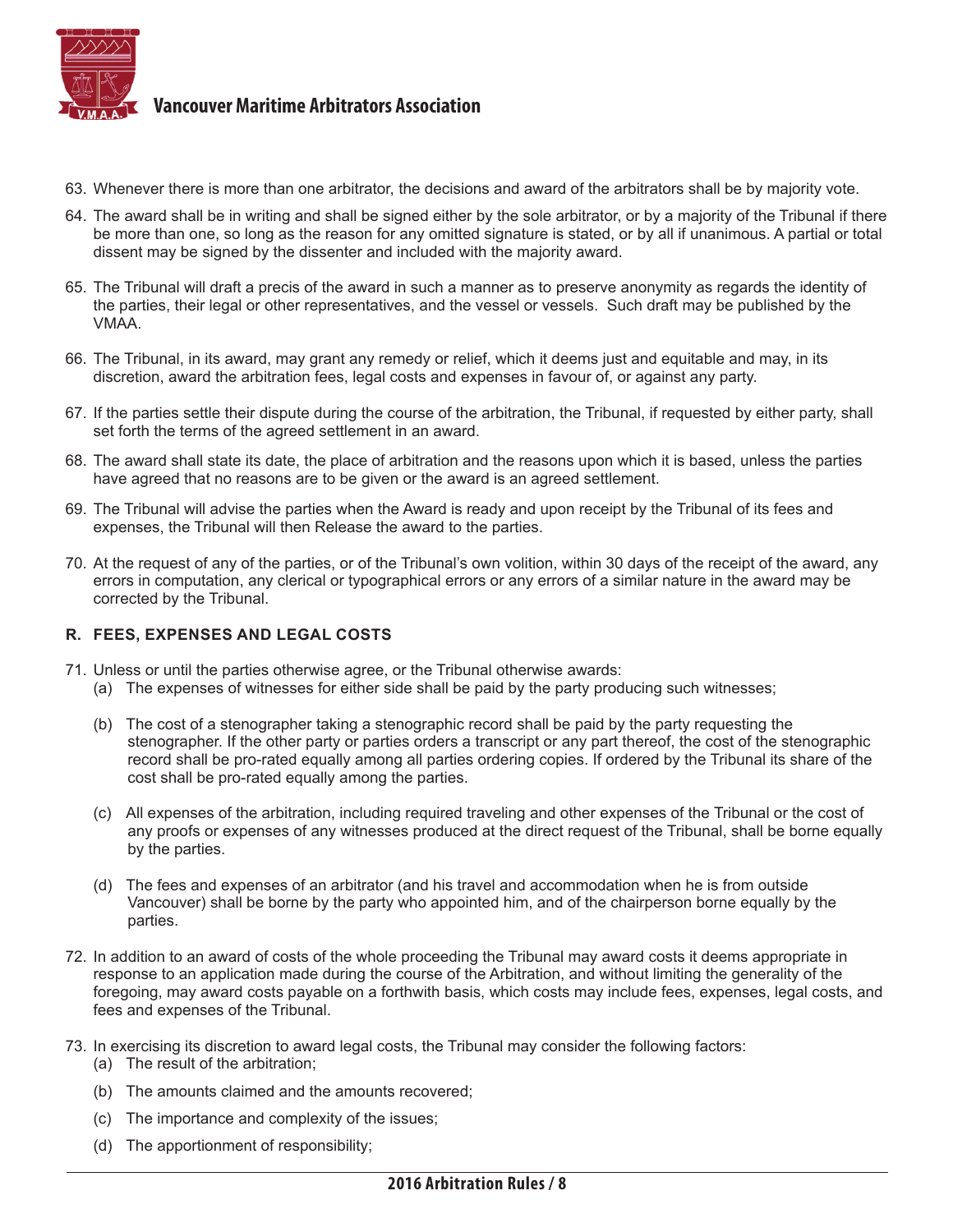

- (e) Any written offer to settle;
- (f) The amount of work;
- (g) Any conduct of a party that tended to shorten or unnecessarily lengthen the duration of the arbitration;
- (h) The failure by a party to admit anything that should have been admitted;
- (i) The conduct of the proceeding;
- (j) Whether a party who was successful exaggerated a claim;
- (k) The willingness or refusal of a party to mediate the dispute, or the failure of a party to participate in good faith in the mediation of the dispute; and
- (l) Any other matter that it considers relevant.
- 74. The parties shall endeavour to agree on the amount of any legal costs awarded. If the parties are unable to agree on the amount the Tribunal may assess legal costs on a full or partial indemnity basis in the Tribunal's discretion. In determining the appropriate award of legal costs the Tribunal shall consider the factors set out in Rule 59, and may refer for guidance to Tariff B of the Federal Court Rules (with consequential changes to reflect the arbitration process) if awarding legal costs on a partial indemnity basis.
- 75. The Tribunal shall determine the amount of their fees. Unless otherwise agreed between the Tribunal and the parties, the Tribunal in fixing their fees shall have regard to the following:
	- (a) the issues presented,
	- (b) the magnitude of the claim or subject matter,
	- (c) the complexity of the facts and issues, and
	- (d) the importance or urgency of the matter being arbitrated.
- 76. If the dispute is settled during the course of the arbitration, the Tribunal is nevertheless entitled to fees commensurate with their involvement in the arbitration.
- 77. The Tribunal may require the parties to deposit in advance such sums of money to secure their expenses and fees, and shall render an accounting to the parties and return any unexpended balance.
- 78. The Tribunal may require a party advancing a claim to provide to the other party security for fees, expenses, legal costs, and fees and expenses of the Tribunal, in a sum to be agreed by the parties or determined by the Tribunal. Unless ordered otherwise by the Tribunal, security may be provided in the following forms:
	- i) A guarantee from a Canadian Chartered Bank;
	- ii) A bond or undertaking from a surety company licensed to do business in Canada;
	- iii) A bond or undertaking from a protection and indemnity club that is a member of the International Group of P&I Clubs; or,
	- iv) Cash or acceptable cash equivalent.

#### **S. LIABILITY OF ARBITRATORS**

79. An arbitrator shall not be liable for anything done or omitted in the discharge or purported discharge of their arbitral functions unless the act or omission is shown to have been in bad faith.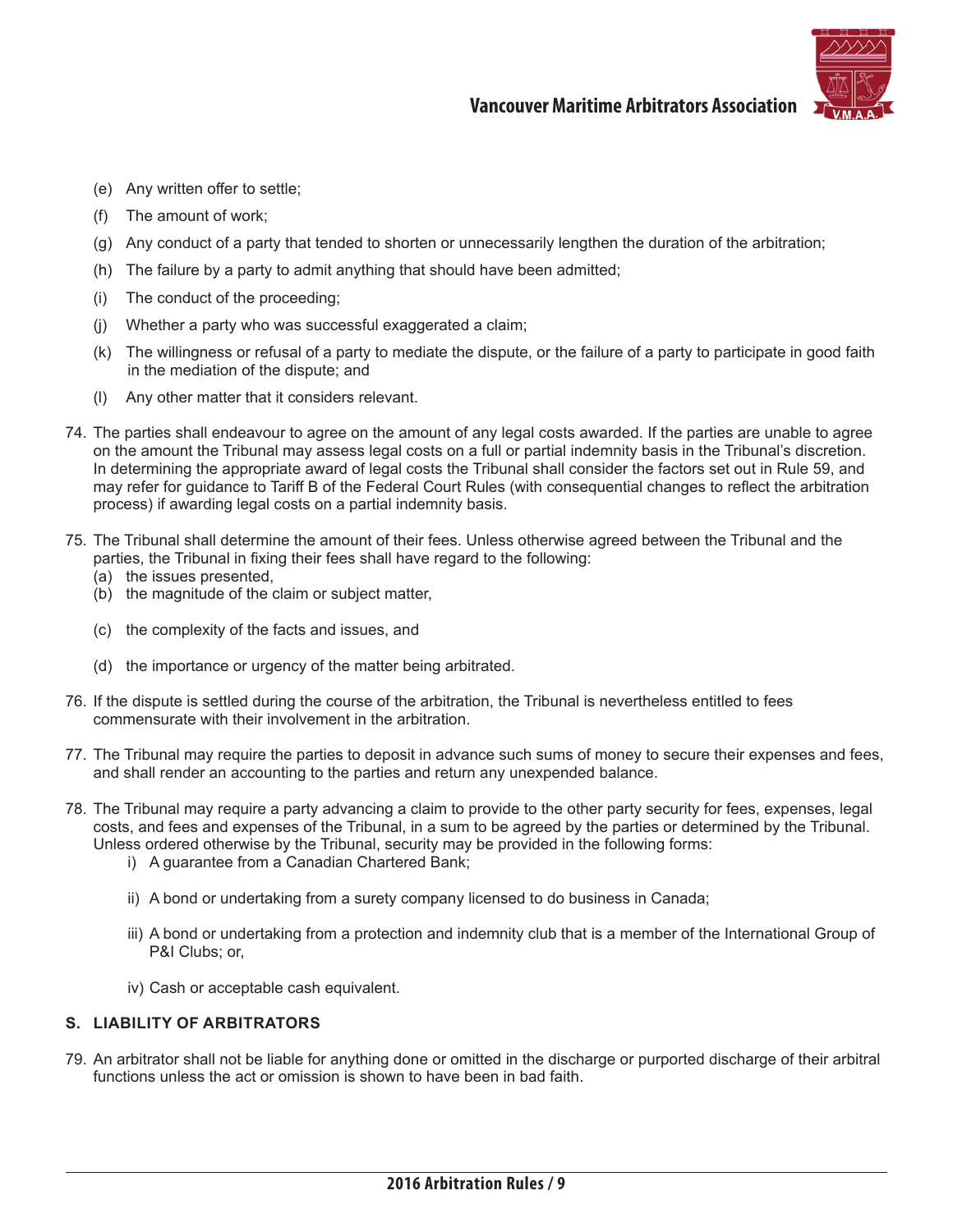

#### **T. RELEASE OF CERTIFIED DOCUMENTS**

80. The Tribunal shall, on the written request of a party, furnish to such party at the party's expense certified copies of any exhibits in the Tribunal's possession.

#### **U. WAIVER OF RULES**

81. Any party who proceeds with the arbitration after knowledge that any provision or requirement of these Rules has not been complied with, and who fails to state his objection thereto in writing without undue delay, shall be deemed to have waived his right to object.

#### **V. TIME PERIODS**

82. The parties may modify any period of time by mutual agreement and consent of the Tribunal. The Tribunal may extend or shorten any period of time established by the Rules on a showing of good cause and shall notify the parties of any such extension or shortening of time and reason therefore.

#### **W. INTERPRETATION AND APPLICATION OF RULES**

- 83. The Tribunal shall interpret and apply these Rules insofar as they relate to their powers and duties. When there is more than one arbitrator, and a difference arises among them concerning the meaning or application of any such Rules, the difference shall be settled by majority vote.
- 84. Words signifying a male person include a female person, words in the singular include the plural and words in the plural include the singular. Words signifying a corporation include a person and words signifying a person include a corporation.

#### **X. RULES OF LAW APPLICABLE TO SUBSTANCE OF DISPUTE**

- 85. (a) The Tribunal shall decide the dispute in accordance with the rules of law designated by the parties as applicable to the substance of the dispute.
	- (b) Any designation by the parties of the law or legal system of a given state shall be construed, unless otherwise expressed, as directly referring to the substantive law of that state and not to its conflict of law rules.
	- (c) Failing any designation of the law by the parties, the Tribunal shall apply the law of Canada to the dispute.
	- (d) The Tribunal shall decide in accordance with the terms of the contract and shall take into account the usages of the trade applicable to the transaction.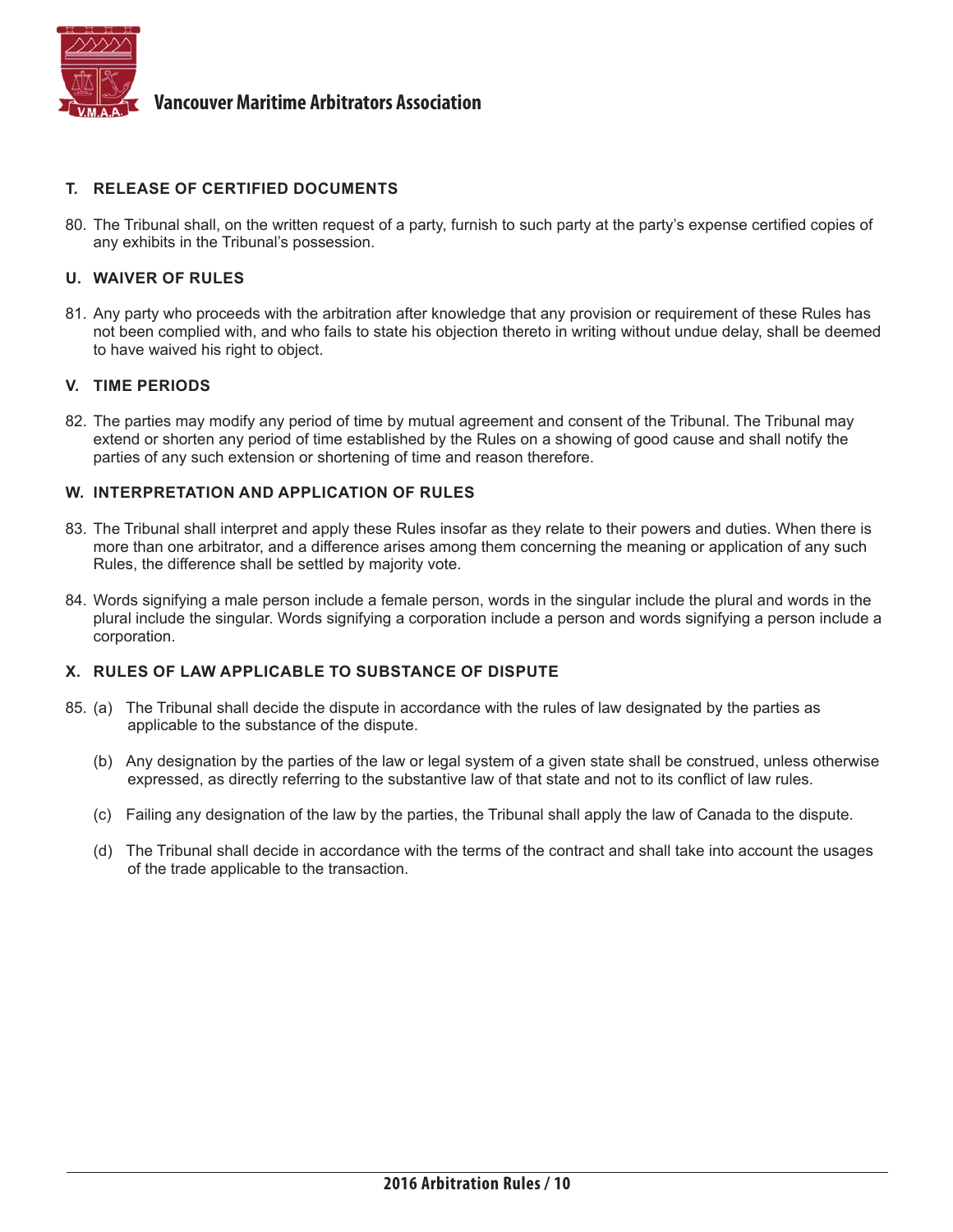

# **APPENDIX A - CODE OF ETHICS for VMAA ARBITRATORS**

- 1. A prospective arbitrator, including a contract referee, shall accept an appointment only if he/she is able to discharge their duty to give the arbitration of the dispute the time and attention which the parties are reasonably entitled to expect, without bias and on the basis that they are competent to determine the issues in dispute and are able to conduct themselves in the language of the arbitration.
- 2. It is the duty of the arbitrator to be familiar with and guided by the VMAA Arbitration Rules.
- 3. The criteria for assessing bias are impartiality and independence. Partiality arises when an arbitrator favours one of the parties. Dependence arises from relationships between an arbitrator and one of the parties, or someone closely connected with one of the parties, including counsel representing such parties.
- 4. Any close personal relationship or current or indirect business relationship between an arbitrator and a party, or any representative of a party, or with a person who is known to be a potential witness may give rise to justifiable doubts as to a prospective arbitrator's impartiality or independence. A prospective arbitrator should decline any appointment in which their judgment may be called into question on the basis of a past or present relationship unless, on disclosure of the nature of the relationship, the parties are in agreement, that the prospective arbitrator may proceed.
- 5. A prospective arbitrator shall disclose any relationships that may give rise to doubts as to his/her impartiality or independence. The duty continues after acceptance of the appointment to the conclusion of the arbitral proceedings.
- 6. For greater certainty, a prospective arbitrator shall disclose:
	- (a) any past or present close personal relationship or business relationship, whether direct or indirect, with any party to the dispute, or any representative of a party, or any person known to be a potential witness in the arbitration;
	- (b) the extent of any prior knowledge, he/she may have of the dispute;
	- (c) the extent of any commitments, which may affect his//her ability to perform their duties as arbitrator.
- 7. Disclosure should be made in writing and communicated to all parties.
- 8. When approached by a party, arbitrator on the Tribunal or the president of the VMAA with view to a possible appointment, a prospective arbitrator may respond to enquiries regarding their suitability and availability for an appointment provided the merits of the dispute are not discussed.
- 9. Before accepting an appointment an arbitrator may only inquire as to the general nature of the dispute, the names of the parties, the principal witnesses and representatives if they are known and the expected time period that may be required for the arbitration.
- 10. No arbitrator may confer with the party or counsel appointing him/her regarding the selection of a third arbitrator.
- 11. Throughout the arbitral proceedings, the Tribunal shall avoid any unilateral communications regarding the case with any party, or its representatives.
- 12. Unless the parties agree otherwise or a party defaults, an arbitrator shall make no unilateral arrangements for fees or expenses.
- 13. An arbitrator shall acquaint himself/herself with all facts, documents and arguments presented during the course of the arbitral proceedings so that they may properly understand the dispute.
- 14. An arbitrator shall at all times strive for fairness in the conduct of arbitral proceedings giving the parties an adequate opportunity to present their cases.
- 15. All arbitrators shall devote such time and attention to the dispute as the parties may reasonably expect having regard to the circumstances of the case, and shall endeavour to conduct the arbitration in such a manner that the costs of the arbitration do not rise to an unreasonable proportion of the interests at stake.
- 16. Where the parties have so requested, or consented to a suggestion to that effect by the Tribunal, the Tribunal as a whole or the Chairperson where appropriate, my may make proposals for settlement of the dispute to all parties simultaneously.